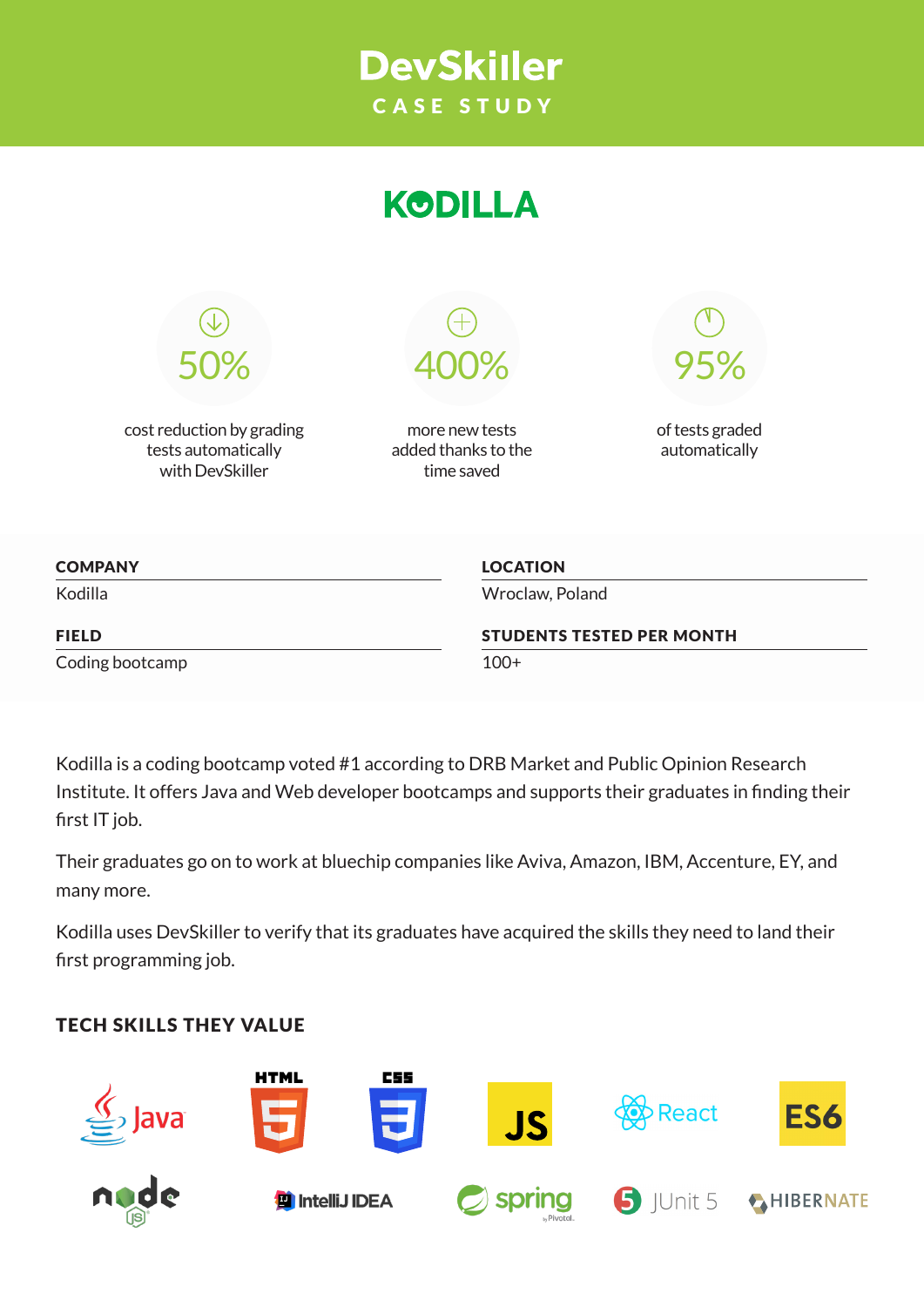# **CHALLENGES**

### **Too much time spent on grading tests manually**

Before automating their test grading process, Kodilla's mentors and examiners had to spend approximately 30 minutes on grading a single student test. This put a lot of unnecessary strain on their team and had a negative influence on employee satisfaction.

## **No time for product development**

Having to spend time on manually grading tests kept Kodilla from growing the way they wanted, for instance by adding new tests verifying their students' skills.

### **Grading inaccuracy**

"Having to check the same test for the 100th time, some mistakes were not caught while we were grading the tests," says Magdalena Rogóż, Deputy Marketing Manager at Kodilla.



# RESULTS

# **50% cut in test grading costs**

"Using DevSkiller to grade tests is 2 times more cost-efficient while giving our students a much better test and preparing them for future recruitment tests."



MAGDALENA ROGÓŻ DEPUTY MARKETING MANAGER AT KODILLA **KODILLA**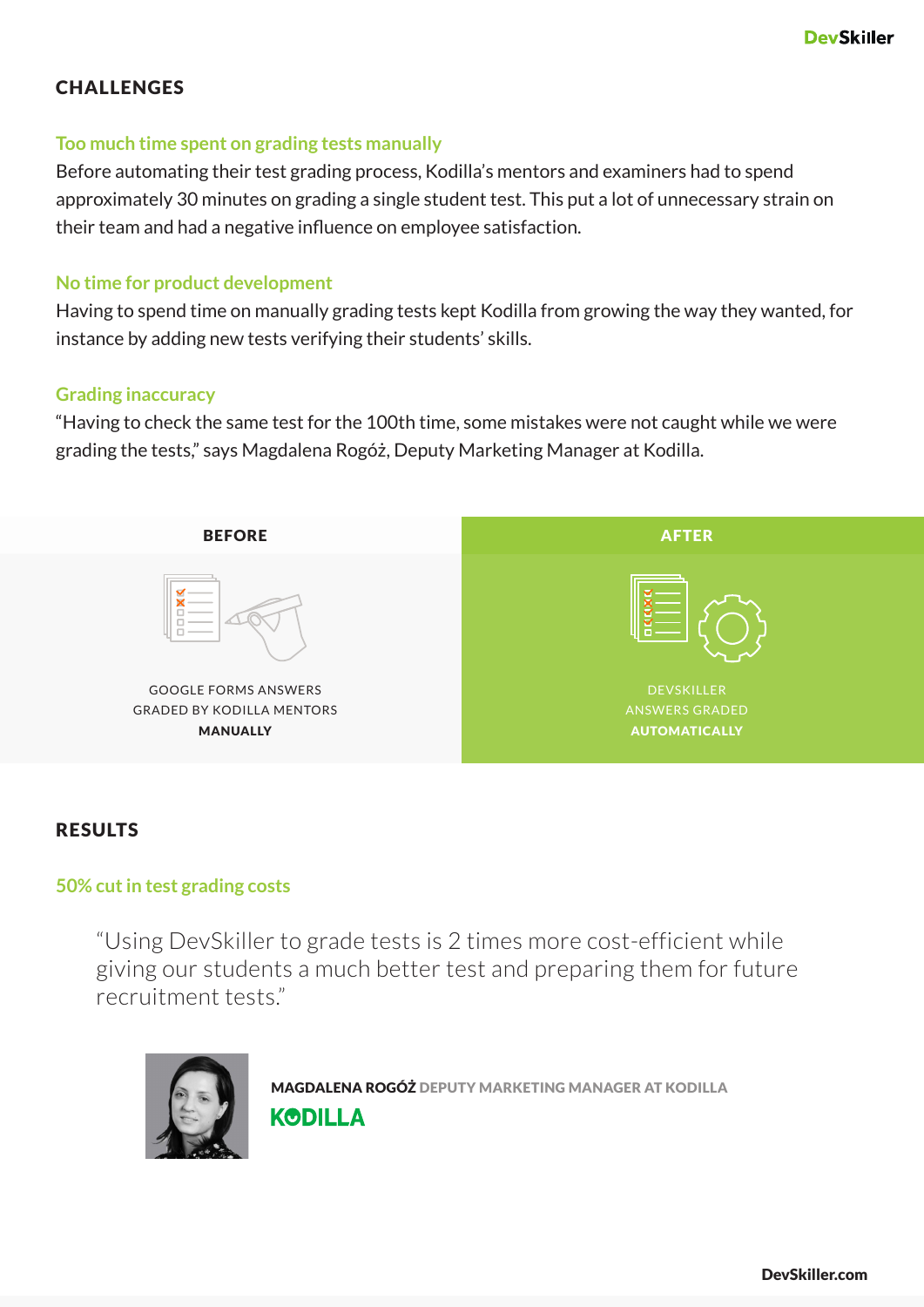### **400% increase in the number of new tests**

The time saved means that Kodilla is now able to work on their product development. Their goal was to increase the volume of tests they give to get a better idea of their student's skills. Since introducing DevSkiller, they were able to add 400% more new tests than they did before automating their test grading process.

#### **Addressing their students' needs**

Kodilla can now test 100 remote students every month, allowing them to choose the time and location while keeping costs low. Their students get their results back faster which also has a positive influence on their overall satisfaction with Kodilla.

Kodilla is now getting ready to test students mid-course so they can get accustomed to the platform and get some feedback on what they need to work on early on.

#### **Employee satisfaction**

With DevSkiller, Kodilla doesn't need to devote any time whatsoever to 95% of all their tests. Only 5% of tests are now graded manually on request (for students who got a near pass score). Re-assessing these tests after the automated DevSkiller assessment only takes Kodilla approximately 5-10 minutes as compared to 30 minutes prior to using DevSkiller.



#### TEST GRADING TIME

Because their mentors and examiners don't need to be involved in the grading process of 95% of their tests, their employee satisfaction has improved tremendously.

#### **Ability to test basic and more advanced skills**

With DevSkiller, Kodilla can test all the basics, including HTML and CSS. "While those technologies are often undermined, they are extremely important when it comes to the scalability of a project," says Magdalena.